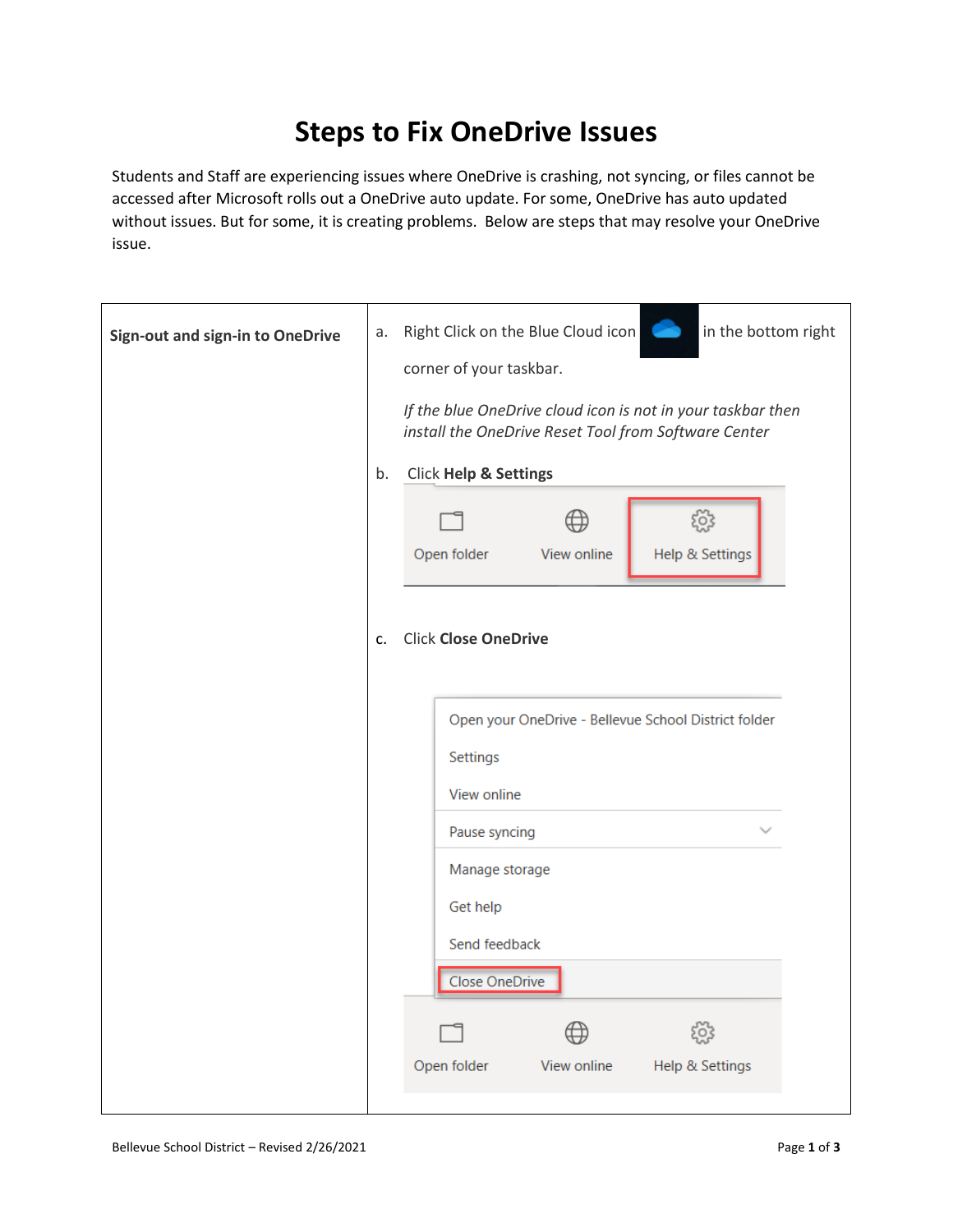|                            | Then Sign back into One Drive by going to the Start Menu and<br>d.<br>search for OneDrive.                                                                                                                                                                                                      |  |  |  |  |  |
|----------------------------|-------------------------------------------------------------------------------------------------------------------------------------------------------------------------------------------------------------------------------------------------------------------------------------------------|--|--|--|--|--|
|                            | If the above steps do not resolve your issue, please install the<br>OneDrive Reset Tool from Software Center.                                                                                                                                                                                   |  |  |  |  |  |
| <b>OneDrive Reset Tool</b> | a. Install the OneDrive Reset Tool from Software Center                                                                                                                                                                                                                                         |  |  |  |  |  |
|                            |                                                                                                                                                                                                                                                                                                 |  |  |  |  |  |
|                            | OneDrive Reset                                                                                                                                                                                                                                                                                  |  |  |  |  |  |
|                            | After it is installed, OneDrive Reset will show up under BSD<br>b.<br><b>Tools Local.</b>                                                                                                                                                                                                       |  |  |  |  |  |
|                            | <b>BSD Tools</b>                                                                                                                                                                                                                                                                                |  |  |  |  |  |
|                            | <b>BSD Tools Local</b><br><b>OneDrive Reset</b>                                                                                                                                                                                                                                                 |  |  |  |  |  |
|                            | Verify Policy Fix for Teams Freeze<br>٦                                                                                                                                                                                                                                                         |  |  |  |  |  |
|                            |                                                                                                                                                                                                                                                                                                 |  |  |  |  |  |
|                            | After running the tool, a short a message will display that<br>C.<br>OneDrive was reset, and it will be restarted. Click OK                                                                                                                                                                     |  |  |  |  |  |
|                            | <b>OneDriveReset</b><br>$\times$                                                                                                                                                                                                                                                                |  |  |  |  |  |
|                            | OneDrive was reset. Click OK to now restart OneDrive.                                                                                                                                                                                                                                           |  |  |  |  |  |
|                            | OK                                                                                                                                                                                                                                                                                              |  |  |  |  |  |
|                            | About 2 seconds after clicking OK, OneDrive should appear in<br>d.<br>the taskbar again and will probably have a "processing" symbol<br>on the icon. There may still be errors with some files until the<br>processing has completed. OneDrive will indicate "Up to date"<br>when you rollover. |  |  |  |  |  |